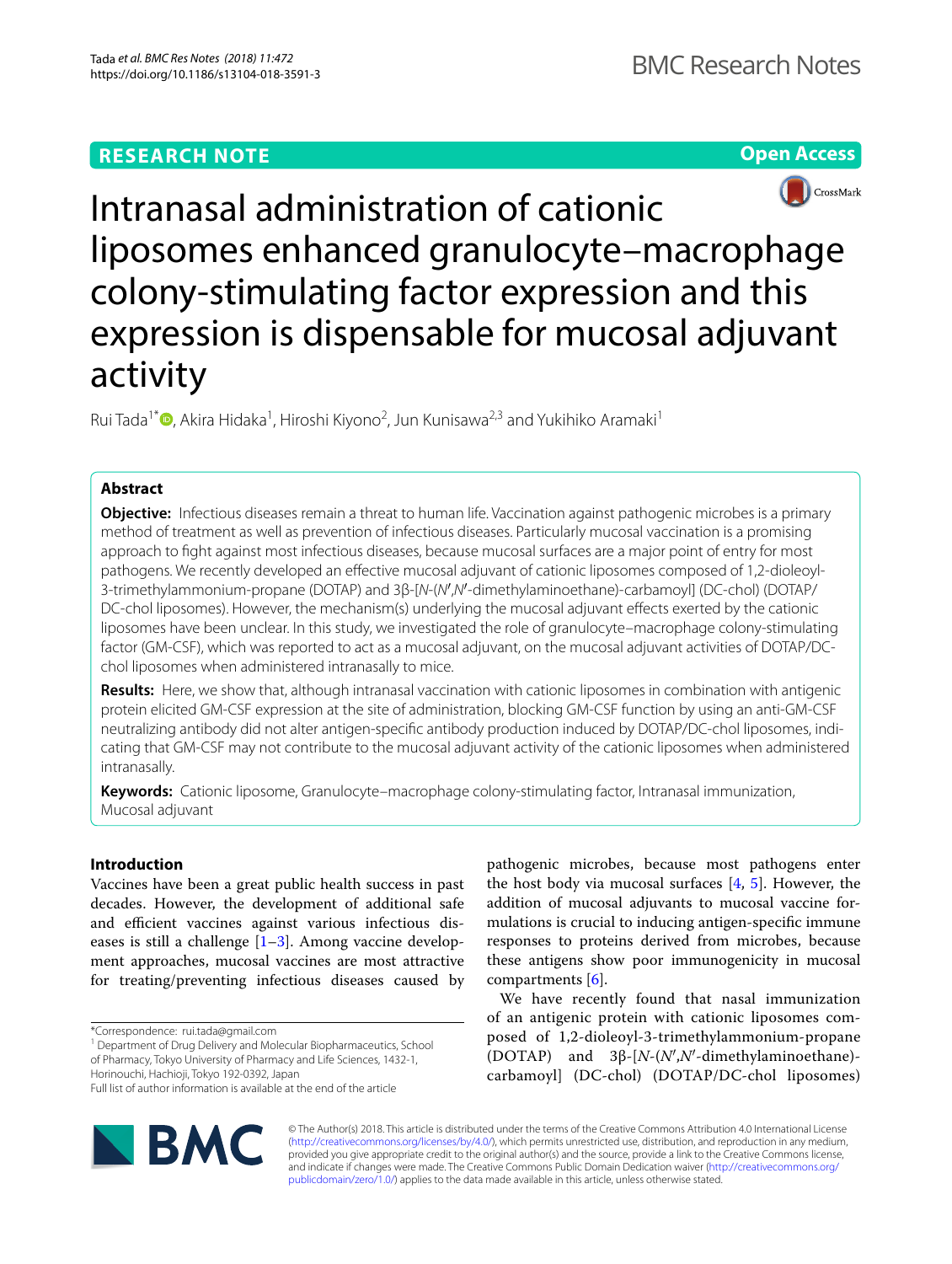potently induced both mucosal and systemic immune responses to the antigen in mice [\[7–](#page-7-3)[9\]](#page-7-4). Although the molecular mechanisms underlying the mucosal adjuvant efects exerted by cationic liposomes was unclear, we revealed that these cationic liposomes promote the uptake of antigenic proteins by dendritic cells (DCs) in nasal-associated lymphoid tissues (NALTs) in vivo. In general, one of the molecular mechanisms of adjuvants is increased uptake of antigen and presentation to major histocompatibility complex (MHC) class II on antigen-presenting cells (APCs). However, activation of innate immunity might be much more important for their adjuvant activities, including recruitment of innate immune cells at the site of administration and induction of cytokines and chemokines [[10–](#page-7-5)[12\]](#page-7-6). These views led us to investigate the role of cytokines in the mucosal adjuvant activity of DOTAP/DC-chol liposomes.

In the present study, we hypothesized that granulocyte–macrophage colony-stimulating factor (GM-CSF) might be associated with the mucosal adjuvant efects of DOTAP/DC-chol liposomes administered intranasally to mice. GM-CSF is involved in various biological phenomena, such as promoting cell diferentiation, activation, survival, and induction of infammatory responses [\[13](#page-7-7), [14\]](#page-7-8), as well as inducing mucosal and serum antibody responses when co-administered with antigenic proteins via the nasal route in mice [[15–](#page-7-9)[18\]](#page-7-10). Thus, in this study, we examined the function of GM-CSF in DOTAP-DC-chol liposome-induced antigenspecifc antibody responses in both mucosal and systemic area in mice.

## **Main text**

## **Methods**

## *Mice and materials*

Female BALB/cCrSlc mice (7–10 weeks old) were purchased from Japan SLC (Hamamatsu, Shizuoka, Japan). Animals were housed in a specifc pathogen-free environment and all animal experiments were approved by the institution's committee for laboratory animal experiments of the Tokyo University of Pharmacy and Life Sciences (P13–22, P14–31, and P15–33). 1,2-Dioleoyl-3-trimethylammonium-propane (DOTAP) and 3β-[*N*- (*N*′,*N*′-dimethylaminoethane)-carbamoyl] (DC-chol) were purchased from Avanti Polar Lipids (Alabaster, AL, USA). Recombinant mouse GM-CSF, anti-GM-CSF neutralizing antibody, and rat IgG2a κ isotype control antibody were all purchased from BioLegend (San Diego, CA, USA). Low endotoxin (less than 1 EU/mg, guaranteed) egg white ovalbumin (OVA) was obtained from Wako Pure Chemical Industries (Osaka, Japan).

### *Preparation of liposomes*

DOTAP/DC-chol liposomes were prepared as follow [[7\]](#page-7-3). 10 μmol of total lipid dissolved in chloroform (DOTAP:DC-chol at a 1:1 mol ratio) was evaporated to dryness to obtain the lipid films. The lipid films were then hydrated in 250 μL of phosphate-bufered saline (PBS) and vortexed for 5 min. The prepared liposomes were extruded 10 times by passage through an appropriate pore size polycarbonate membrane (Advantec, Tokyo, Japan) and sterilized via fltration (0.45-μm flter membranes; Iwaki, Tokyo, Japan).

#### *Immunization schedule*

Mice were immunized twice intranasally once a week (days 0 and 7). Mice were divided into three groups as follows: (1) vehicle (PBS), (2) OVA alone (5 µg/mouse), or (3) OVA (5 µg/mouse) plus liposomes (400 nmol/mouse) or recombinant mouse GM-CSF (4 µg/mouse described previously  $[19]$  $[19]$ ). After sacrificing the mice by sodium pentobarbital administration (100 mg/kg body weight, intraperitoneal), serum and nasal wash samples were collected on day 14, as described previously [[20,](#page-7-12) [21](#page-7-13)].

### *Detection of OVA‑specifc antibody*

A 96-well plate was coated with OVA in a 0.1 M carbonate buffer (pH 9.5). The plate was washed and then blocked with 1% bovine serum albumin (BSA; Wako Pure Chemical Industries) containing PBST (BPBST) for 60 min at 37 °C. After washing, the plate was incubated with samples (serum or nasal wash) for 60 min at 37 °C. To detect OVA-specifc IgG antibody, plates were washed with PBST, treated with peroxidase-conjugated anti-mouse IgG (Sigma-Aldrich, St. Louis, MO, USA) in BPBST. The plate was washed, and combined with TMB substrate (KPL, Maryland, USA) and then further incubated for color development. To detect OVA-specifc IgA, IgG1, and IgG2a, plates were treated with biotinconjugated anti-mouse IgA, IgG1, or IgG2a (BioLegend) in BPBST, and then avidin-horseradish peroxidase (Bio-Legend) in PBST was added. Plates were incubated with TMB substrate system (KPL). The reaction was terminated with 1 N phosphoric acid, and optical densities were measured at 450  $nm/650$  nm  $[22-24]$  $[22-24]$  $[22-24]$ . Endpoint titers were calculated as the reciprocal of the last dilution exceeding a cut-off value that was twice the mean of a negative control [[25,](#page-7-16) [26](#page-7-17)].

### *Preparation of splenocytes for cell culture*

Splenocytes were prepared as described earlier [[13,](#page-7-7) [27](#page-7-18)]. Briefy, after sacrifcing the mice by cervical dislocation, their spleens were excised and dissociated in RPMI 1640 medium (Wako Pure Chemical Industries). The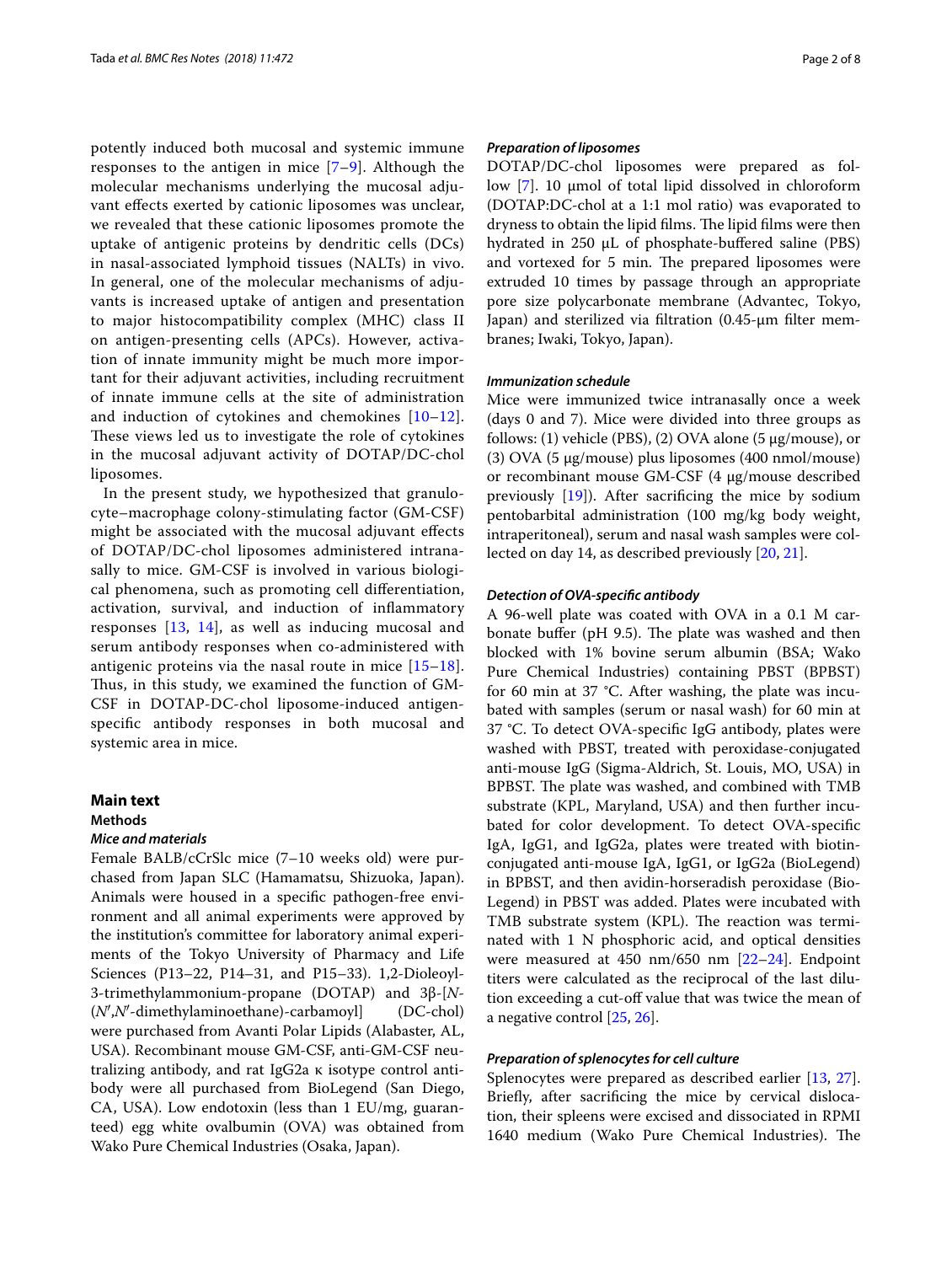resulting single-cell suspension was then treated with ACK lysis bufer (BioLegend). After centrifugation, splenocytes were suspended in RPMI 1640 medium supplemented with 10% heat-inactivated fetal bovine serum (FBS; Biowest, Nuaillé, France), 100 U/mL of penicillin G potassium salt (Sigma-Aldrich), and 100 μg/mL of streptomycin sulfate salt (Sigma-Aldrich). The cells were cultured at  $2 \times 10^6$  cells/well in 0.5 mL of culture medium in 48-well fat-bottomed plates (IWAKI) and re-stimulated with OVA (Wako Pure Chemical Industries) for the indicated time at 37 °C in a 5%  $CO_2$ .

## *Cytokine assay*

The cytokine concentrations were measured using ELISA MAX Standard Sets (BioLegend) according to the manufacturer's instructions. The data were expressed as the mean $\pm$ standard deviation. At least three independent experiments were conducted.

## *RNA extraction and quantitative real time‑polymerase chain reaction (qPCR)*

BALB/c female mice were euthanized by sodium pentobarbital administration (100 mg/kg body weight, intraperitoneal). Their nasal tissues and spleens were then excised, and the total RNA was extracted from these samples using a FavorPrep Tissue Total RNA Mini Kit (Favorgen Biotech Corporation, Ping-Tung, Taiwan), followed by DNase I (Roche Life Science, Penzberg, Germany) treatment. cDNA was synthesized from total RNA using a ReverTra Ace qPCR RT Master Mix (Toyobo, Tokyo, Japan). Then, qPCR was carried out according to the manufacturer's instructions using a THUNDER-BIRD SYBR qPCR Mix (Toyobo). The primers used for PCR were the following: GM-CSF, forward, 5′-TGGGCA TTGTGGTCTACAGC-3′, and reverse, 5′-GCGGGT CTGCACACATGTTA-3′; β2-microglobulin, forward, 5′-TTCTGGTGCTTGTCTCACTGA-3′, and reverse, 5'-CAGTATGTTCGGCTTCCCATTC-3'. The expression of GM-CSF was determined using the comparative *Δ*-threshold cycle method using β2-microglobulin as a reference gene. GM-CSF expression is presented as the fold change relative to expression in the control sample.

## *Efect of anti‑GM‑CSF neutralizing antibody on mucosal adjuvant activity*

BALB/c female mice were pre-treated intraperitoneally with anti-GM-CSF neutralizing antibody (100 µg/ mouse) 2 days before (day-2) and 1 h before immunization (days 0 and 7) as reported previously  $[28-31]$  $[28-31]$ . Mice were divided into three groups as follows: (1) PBS, (2) OVA alone (5  $\mu$ g/mouse), or (3) OVA (5  $\mu$ g/mouse) in combination with liposomes (400 nmol/mouse) on days 0 and 7. After sacrifcing the mice by sodium

pentobarbital administration (100 mg/kg body weight, intraperitoneal), serum and nasal wash samples were collected on day 14, as described previously [\[20](#page-7-12), [21](#page-7-13)].

## *Statistics*

Statistical diferences were calculated with unpaired *t*-test with Welch's correction and the Kruskal–Wallis test with Dunn's post hoc test for cytokine and antibody production, respectively. Diferences with *p* values of < 0.05 were considered signifcant.

### **Results**

## *Antigen‑specifc nasal and serum antibodies induced by intranasal immunization of OVA with the cationic liposomes*

First, we evaluated the production of OVA-specifc antibodies after intranasal immunization of OVA in combination with DOTAP/DC-chol liposomes in BALB/c female mice. As expected, intranasal vaccination induced the production of OVA-specifc nasal IgA in nasal fuid and IgG in the serum compartment. In contrast, intranasal immunization with PBS (vehicle) or OVA alone did not exhibit signifcant OVA-specifc antibody production in either mucosal or systemic under these experimental conditions (Additional fle [1](#page-6-2): Figure S1).

## *Expression of GM‑CSF in mucosal and systemic sites of vaccinated mice*

Prior to assessing the contribution of GM-CSF on the mucosal adjuvant activities of the cationic liposomes, we frst examined the expression of GM-CSF at the site of injections. As shown in Fig. [1a](#page-3-0), intranasal administration with OVA and DOTAP/DC-chol liposomes signifcantly exerted the expression of GM-CSF in nasal areas (2.3 to 3.3-fold expression compared to mice that received either vehicle or OVA alone). On the other hand, immunization with OVA and DOTAP/DC-chol liposomes did not induce any GM-CSF expression in the spleen. Additionally, since it is known that T cells activated via TCR signalling are capable of producing a large amount of GM-CSF [\[32](#page-7-21), [33\]](#page-7-22), we investigated antigen-specifc GM-CSF secretion in splenocytes by re-stimulating them with OVA in vitro. As shown in Fig. [1b](#page-3-0), splenocytes from OVA and DOTAP/DC-chol liposome-vaccinated mice produced higher levels of GM-CSF than those from OVA-only administered mice when re-stimulated with OVA. These results indicated that nasally administered DOTAP/DC-chol liposomes were polarized to induce the expression of GM-CSF.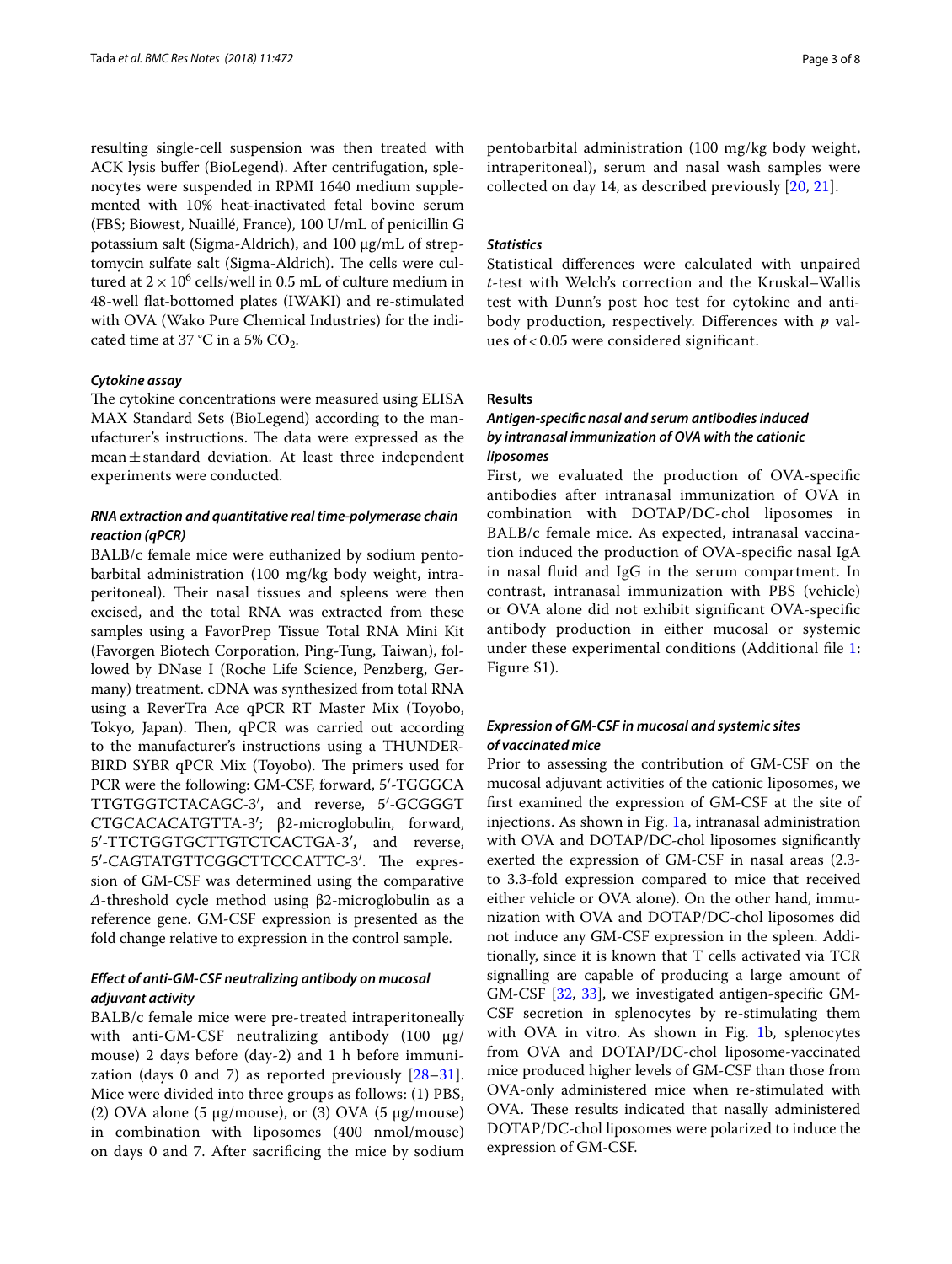

# <span id="page-3-0"></span>*Efect of GM‑CSF on the mucosal adjuvant activities of nasally administered cationic liposomes*

We next explored the role of GM-CSF in the efects of DOTAP/DC-chol liposomes as a mucosal adjuvant when administered intranasally. Before exploring this association, the mucosal adjuvant efect of nasally administered recombinant GM-CSF was examined. As expected, intranasal administration with OVA and recombinant

GM-CSF induced the production of OVA-specifc IgA in nasal fuid and IgG in serum samples (Fig. [2](#page-4-0)), which are almost same that of DOTAP/DC-chol liposomes alone (Additional fle [1:](#page-6-2) Figure S1). Next, we examined whether the induction of mucosal adjuvant efects by DOTAP/ DC-chol liposomes were dependent on GM-CSF using an anti-GM-CSF neutralizing monoclonal antibody (mAb) as previously described to block the biological activities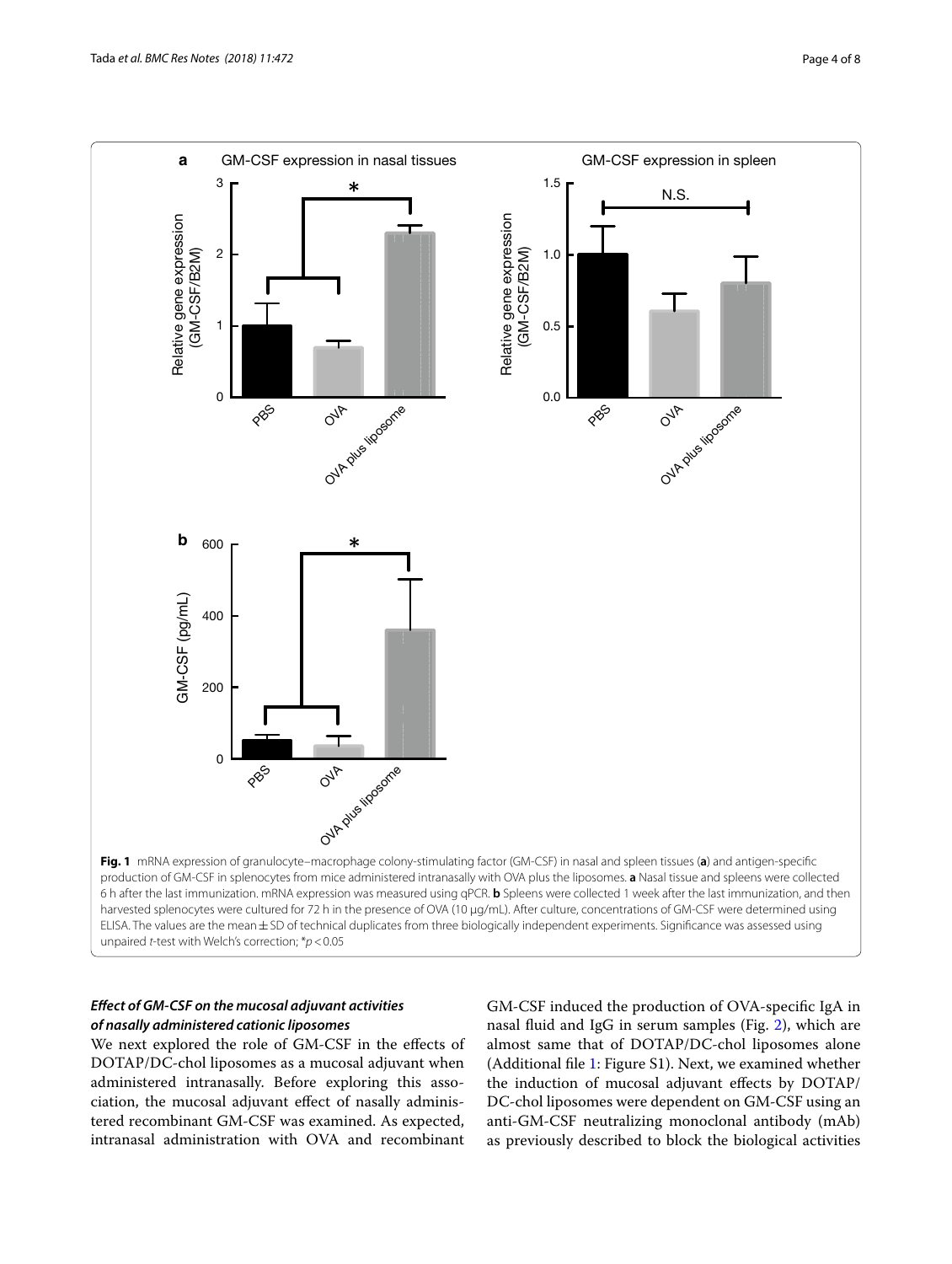

<span id="page-4-0"></span>of GM-CSF in vivo [\[28](#page-7-19)[–31](#page-7-20)]. Pre-treatment with anti-GM-CSF neutralizing antibody did not afect nasal IgA or serum IgG, IgG1, or IgG2 antibody production, showing that GM-CSF expression was not required for the mucosal adjuvant activities of cationic liposomes (Fig. [3](#page-5-0)).

## **Discussion**

In this study, we demonstrated the following: (1) intranasal administration with DOTAP/DC-chol liposomes induced the expression of GM-CSF at the site of injections; (2) recombinant GM-CSF showed the mucosal adjuvant efect when nasally administered in mice; and (3) GM-CSF expression in nasal area induced by DOTAP/DC-chol liposomes was not required for the mucosal adjuvant activities.

The development of safe and efficient mucosal adjuvants is needed to prevent fatal infectious diseases. To accomplish this, understanding the mechanism(s)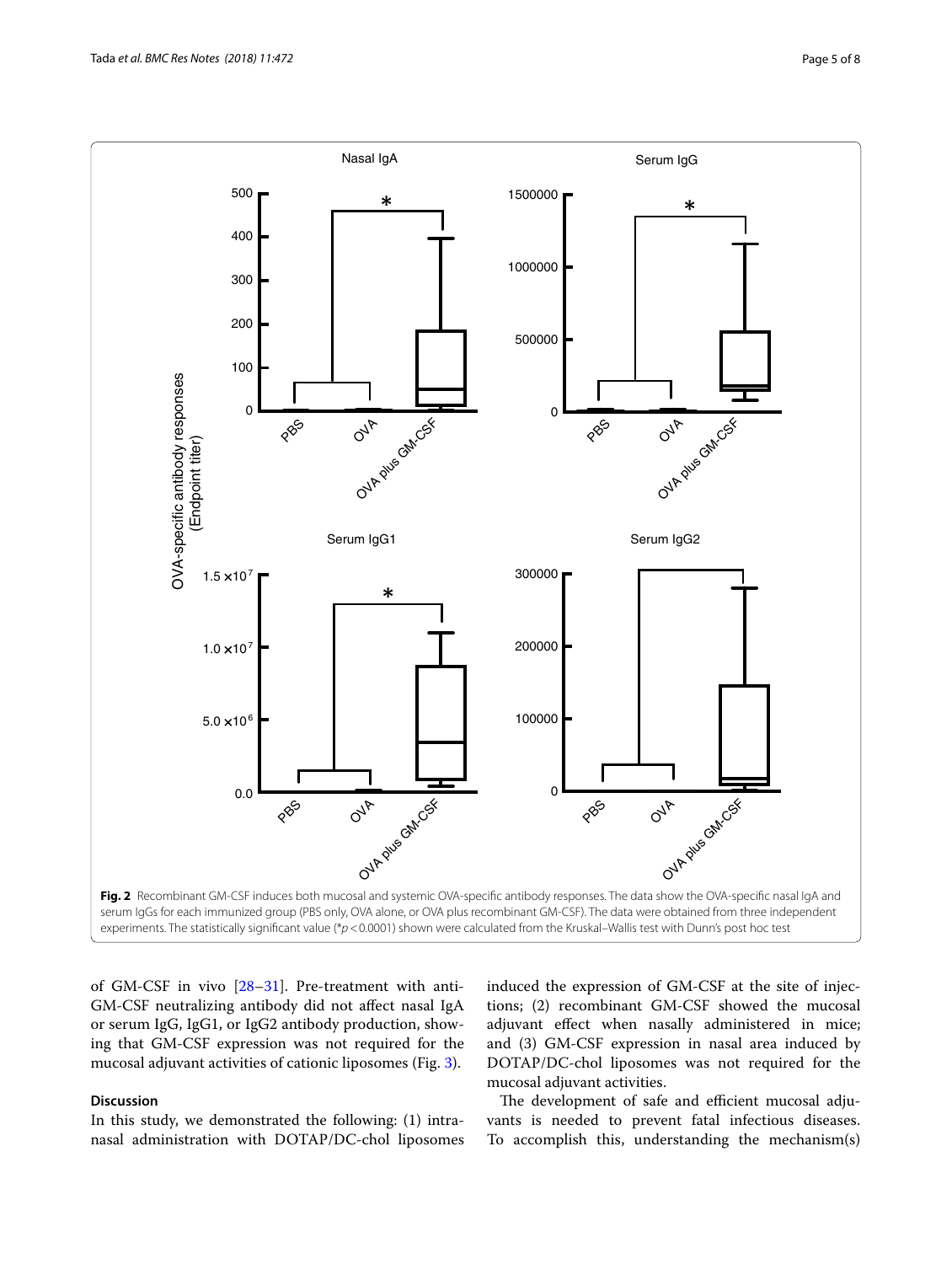

<span id="page-5-0"></span>underlying mucosal adjuvant induction of immune responses to antigenic proteins is essential. Generally, adjuvants show their activities through the depot efect, with the gradual release of antigen at the site of infection and increase in antigen uptake by APCs. Resent research has focused on the role of APCs in activating innate immunity [[34](#page-7-23)]. In particular, the cytokine/chemokine milieu induced by external stimuli, including adjuvants, determines the immune response to antigenic proteins,

including the production of antibody to the antigen [[35–](#page-7-24) [37\]](#page-7-25). Many studies on the immunomodulating activities of GM-CSF have been reported. For instance, GM-CSF has been shown to stimulate the maturation and function of APCs, such as DCs and macrophages. GM-CSF is also a strong inducer of interleukin-6 (IL-6), which promotes germinal center development and B cell growth and differentiation in these centers [[38,](#page-7-26) [39](#page-7-27)]. We found that intranasal administration of DOTAP/DC-chol liposomes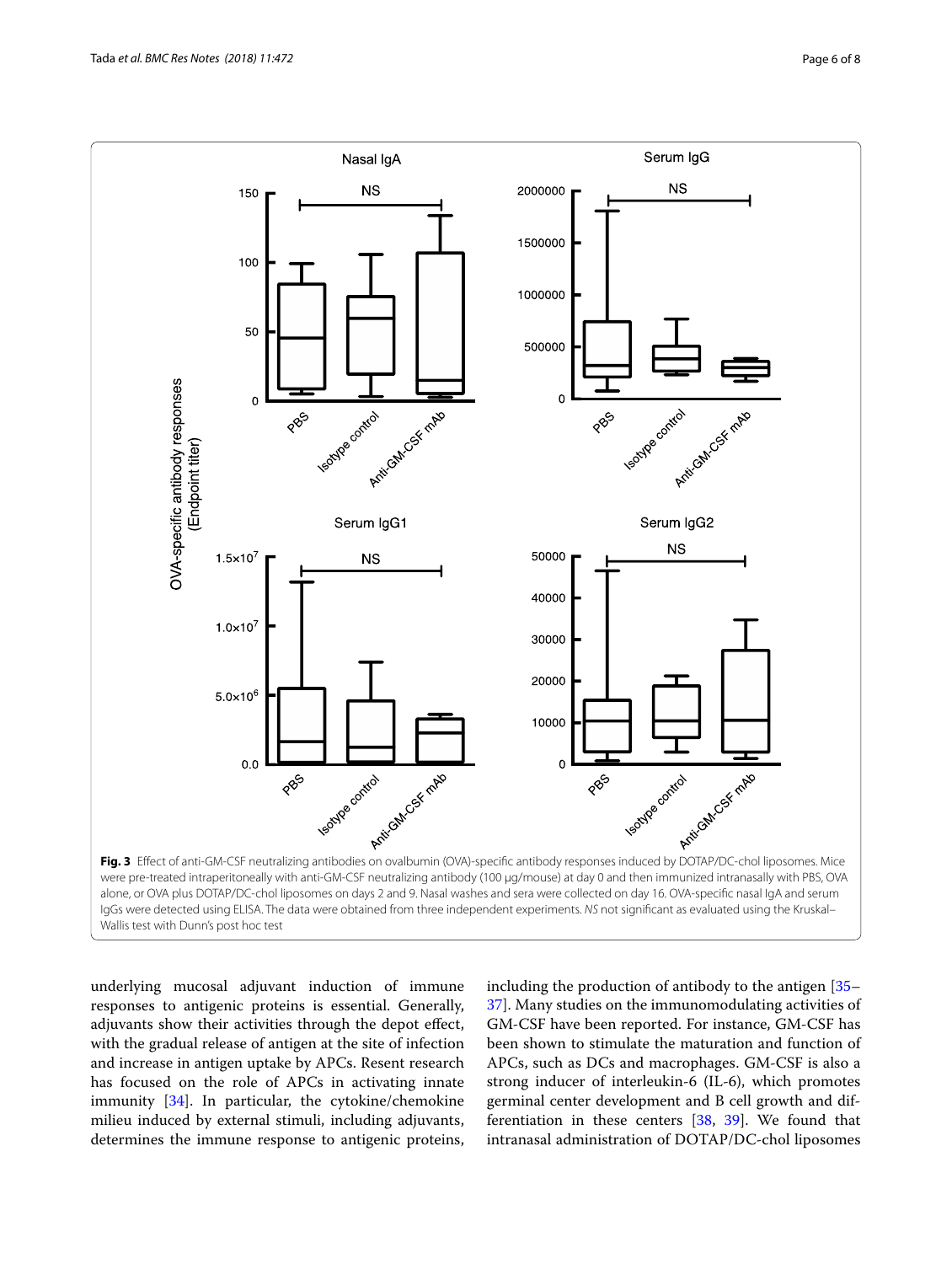induced IL-6 expression in the nasal mucosa, and that this cytokine was critical for the induction of antigenspecifc IgA by the cationic liposomes (unpublished results). Therefore, local GM-CSF expression likely plays a role in enhancing humoral responses to the cationic liposomes. Furthermore, intranasal co-administration of antigens with a GM-CSF-expressing plasmid has been shown to increase OVA-specifc mucosal IgA and serum IgG titers, suggesting that GM-CSF plays an essential role in the induction of humoral immune responses to antigenic proteins in both mucosal and systemic compartments [\[10](#page-7-5), [18](#page-7-10), [19](#page-7-11), [40\]](#page-7-28). We investigated the role of GM-CSF on the mucosal adjuvant activities of the cationic liposomes in this study and found that GM-CSF blocking did not afect their activities, clearly indicating that other soluble factors control the mucosal adjuvant activities of the cationic liposomes. Further experiments are required to clarify the molecular mechanism(s) underlying the induction of humoral immune responses by the cationic liposomes.

## **Limitations**

Herein, we demonstrated that nasal administration of DOTAP/DC-chol liposomes induced the gene expression of GM-CSF at the site of administration; however, the protein level of GM-CSF in the nasal area after the nasal immunization of DOTAP/DC-chol liposomes has not been evaluated. The major limitation of this study is that though the protocol for studying the biological activities of GM-CSF neutralization at the mucosal compartments by intraperitoneal injection of anti-GM-CSF neutralizing antibody has been reported in literatures [[28](#page-7-19)[–31](#page-7-20)], we have not confrmed these neutralizing efects in this study. Overall, although our data suggested that GM-CSF may not be required for the mucosal adjuvant efects of the cationic liposomes, we were unable to identify the possible mechanism(s) for these efects in this study. Further experiments are required in the future to clarify these aspects.

## **Additional fle**

<span id="page-6-2"></span>**[Additional fle 1: Figure S1.](https://doi.org/10.1186/s13104-018-3591-3)** DOTAP/DC-chol liposomes potentiate both mucosal and systemic OVA-specifc antibody responses. The data show the OVA-specifc nasal IgA and serum IgGs for each immunized group (PBS only, OVA alone, or OVA plus liposomes). The data were obtained from three independent experiments. The statistically signifcant value (\**p*<0.0001) shown were calculated from the Kruskal–Wallis test with Dunn's post hoc test.

### **Abbreviations**

APCs: antigen-presenting cells; DC-chol: 3β-[*N*-(*N*′,*N*′-dimethylaminoethane) carbamoyl]; DCs: dendritic cells; DOTAP: 1,2-dioleoyl-3-trimethylammoniumpropane; ELISA: enzyme linked immunosorbent assay; GM-CSF: granulocyte–macrophage colony-stimulating factor; IL-6: interleukin-6; MHC: major

histocompatibility complex; NALTs: nasal-associated lymphoid tissues; OVA: ovalbumin from egg white; PBS: phosphate-buffered saline; gPCR: quantitative PCR; TMB: tetramethylbenzidine; TSLP: thymic stromal lymphopoietin.

#### **Authors' contributions**

RT conceived of the study, participated in its design, performed all experiments, analyzed the data and wrote the paper. AH carried out ELISA assay. HK, JK and YA conceived of the study, and participated in its design and coordination and helped to draft the manuscript. All authors read and approved the fnal manuscript.

#### **Author details**

<sup>1</sup> Department of Drug Delivery and Molecular Biopharmaceutics, School of Pharmacy, Tokyo University of Pharmacy and Life Sciences, 1432-1, Horinouchi, Hachioji, Tokyo 192-0392, Japan. <sup>2</sup> Division of Mucosal Immunology and International Research and Development Center for Mucosal Vaccines, Department of Microbiology and Immunology, The Institute of Medical Science, The University of Tokyo, Tokyo, Japan.<sup>3</sup> Laboratory of Vaccine Materials, National Institutes of Biomedical Innovation, Health and Nutrition (NIBIOHN), Osaka, Japan.

#### **Acknowledgements**

We are grateful to Saeko Takahashi and Tomoko Iwata for their technical assistance.

#### **Competing interests**

The authors declare that they have no competing interests.

#### **Availability of data and materials**

The datasets used and/or analyzed during the current study available from the corresponding author on reasonable request.

#### **Consent for publication**

Not applicable.

#### **Ethics approval and consent to participate**

All animal experiments followed the guidelines for laboratory animal experiments of the Tokyo University of Pharmacy and Life Sciences, and each experimental protocol was approved by the Committee for Laboratory Animal Experiments at the institution (P13–22, P14–31, and P15–33).

#### **Funding**

This study was supported in part by JSPS KAKENHI Grant Number 15K18935 (Grant-in-aid for Young Scientists (B) to RT); JSPS KAKENHI Grant Number 18K06798 (Grant-in-aid for Scientifc Research (C) to RT); JSPS KAKENHI Grant Number 16K08415 (Grant-in-aid for Scientifc Research (C) to YA and RT); 18H02674 (Grant-in-Aid for Scientifc Research (B) to J.K.). The Japan Agency for Medical Research and Development (AMED) (17fk0108223h0002, 17ek0410032s0102, 17fk0108207h0002, 17ak0101068h0001, and 17gm1010006s0101 to J.K.).

#### **Publisher's Note**

Springer Nature remains neutral with regard to jurisdictional claims in published maps and institutional affiliations.

Received: 15 May 2018 Accepted: 10 July 2018 Published online: 13 July 2018

#### **References**

- <span id="page-6-0"></span>Scully IL, Swanson K, Green L, Jansen KU, Anderson AS. Anti-infective vaccination in the 21st century-new horizons for personal and public health. Curr Opin Microbiol. 2015;27:96–102.
- 2. Oyston P, Robinson K. The current challenges for vaccine development. J Med Microbiol. 2012;61:889–94.
- <span id="page-6-1"></span>3. Fauci AS, Touchette NA, Folkers GK. Emerging infectious diseases: a 10-year perspective from the National Institute of Allergy and Infectious Diseases. Emerg Infect Dis. 2005;11:519–25.